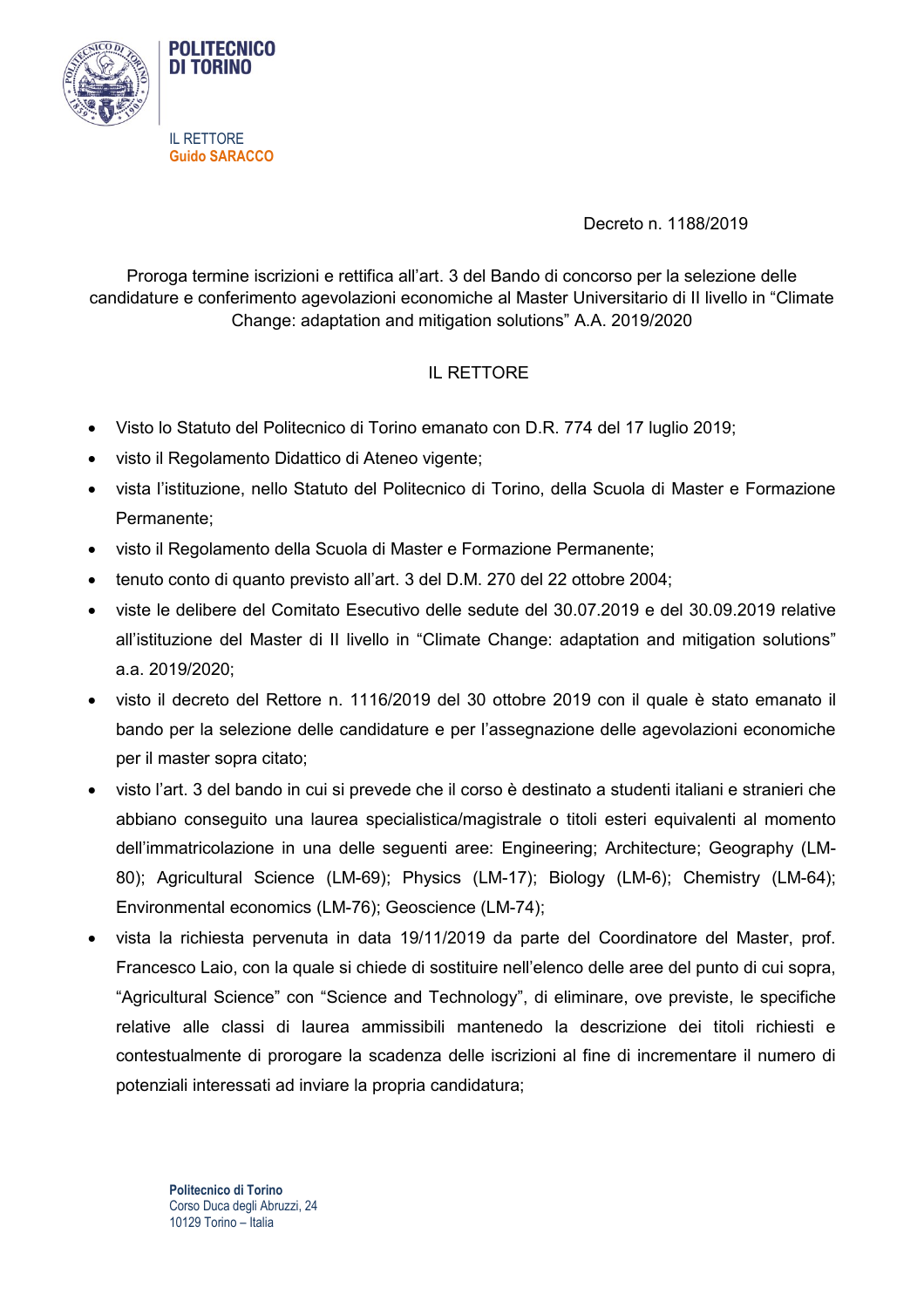

**POLITECNICO DI TORINO** 

 considerato che il Direttore della Scuola di Master e Formazione Permanente, ritenute ammissibili le motivazioni, ha accolto le istanze sopra citate in data 19/11/2019;

## DECRETA

- ART. 1 di rettificare l'ART. 3 del Bando di concorso per la selezione delle candidature al Master universitario di II livello in "Climate Change: adaptation and mitigation solutions" A.A. 2019/20, di cui al decreto n. 1116/2019 del 30 ottobre 2019 del Rettore. Il testo dell'articolo è allegato alla presente (allegato "A").
- ART. 2 di prorogare il termine delle iscrizioni per la selezione delle candidature e conferimento agevolazioni economiche al Master Universitario di II livello in "Climate Change: adaptation and mitigation solutions" per l'A.A. 2019/2020, con scadenza 29 novembre 2019 (ore 13:00, ora italiana).

Torino, 21/11/2019

IL RETTORE (Prof. Guido Saracco) f.to

AP/PV/SV/fs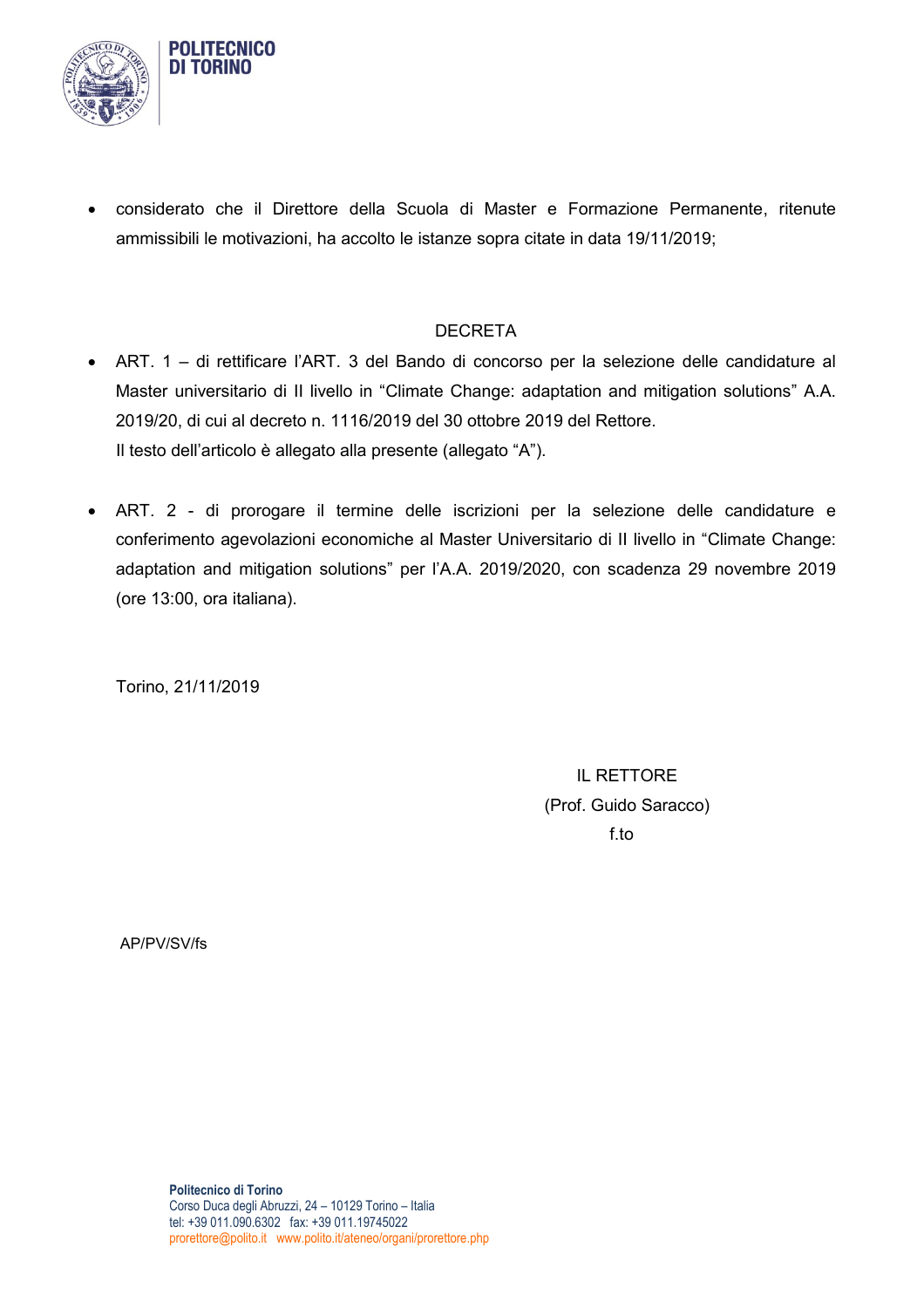

## **Annex "A" - Rector's Decree no. /2019**

ART. 3

(Admission requirements)

You must hold a full degree (Master of Science degree/Laurea specialistica/Laurea magistrale or equivalent) by the enrolment deadline in the following areas:

- Engineering
- Architecture
- Geography
- Science and Technology
- Physics
- Biology
- Chemistry
- Environmental economics
- Geoscience

You must prove to have a good knowledge of the English language (equivalent to level B2 CEFR) which can be certified by a language certificate included in the list of the accepted certificates (Table n. 2 – English Language certificates).

## Table n. 2 - English language certificates

| <b>EXAMINATION BOARD</b>                                                                                                        | <b>CERTIFICATE</b>                                                                             | <b>MINIMUM SCORE ACCEPTED</b>                                                                       |
|---------------------------------------------------------------------------------------------------------------------------------|------------------------------------------------------------------------------------------------|-----------------------------------------------------------------------------------------------------|
| <b>IELTS</b><br>https://www.ielts.org/                                                                                          | <b>IELTS (International English Language Testing</b><br>System) - Academic or General training | 5.0                                                                                                 |
| Cambridge English Language                                                                                                      | Cambridge English: PRELIMINARY (PET)                                                           | Pass with Merit                                                                                     |
| Assessment<br>http://www.cambridgeenglish.org/exam                                                                              | <b>BULATS</b>                                                                                  | Reading & Listening: overall score 54<br>Writing & Speaking: at least one B2 in<br>one of the tests |
| Cambridge Assessment English<br>http://www.cambridgeenglish.org/exam<br>s-andtests/qualifications/general<br>formerly known as: | All certificates                                                                               | Cambridge English Scale: score 154                                                                  |
| Cambridge English Language<br>Assessment                                                                                        | <b>BULATS</b>                                                                                  | Reading & Listening: overall score 54<br>Writing & Speaking: at least one B2 in                     |